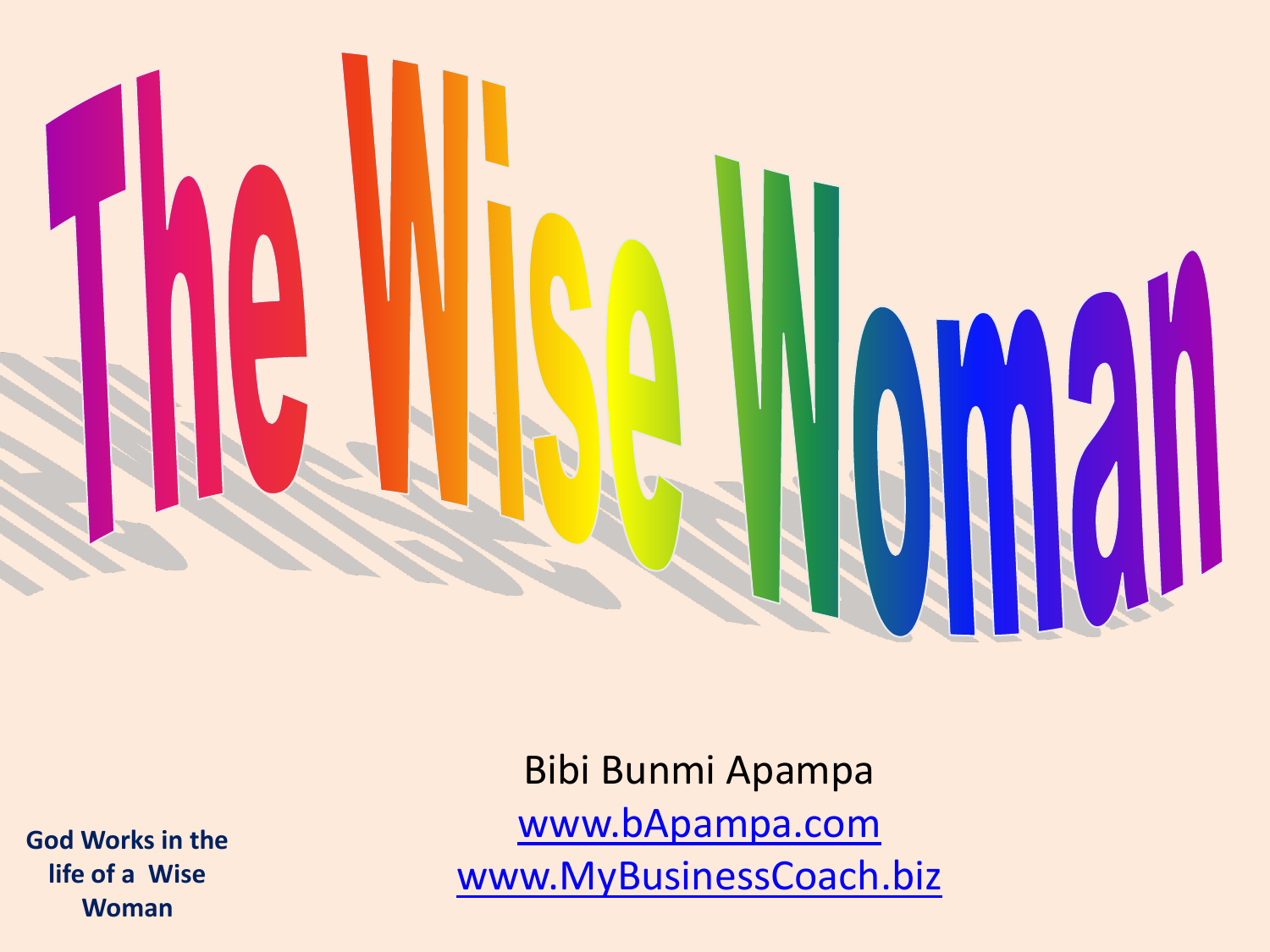# The Wise Woman **Who Am l**

#### Bibi Bunmi Apampa International Speaker, Global trainer **\*Life and Business Coach**

#### [www.BApampa.com](http://www.bapampa.com/) [www.MyBusinessCoach.biz](http://www.mybusinesscoach.biz/)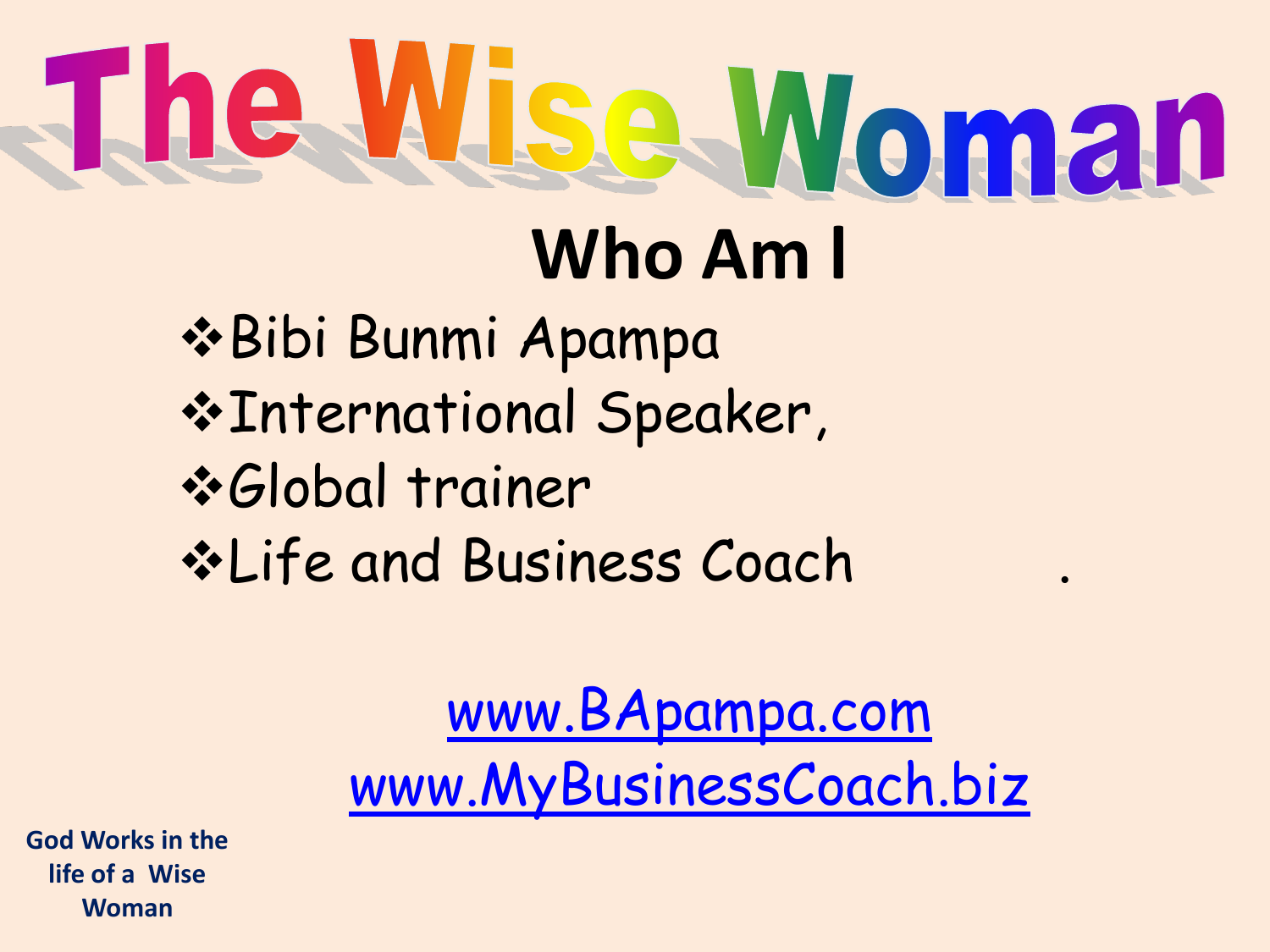# The Wise Woman **Wisdom Note**

## You will only be remembered in life for two things

## >The problems you create >The problems you solve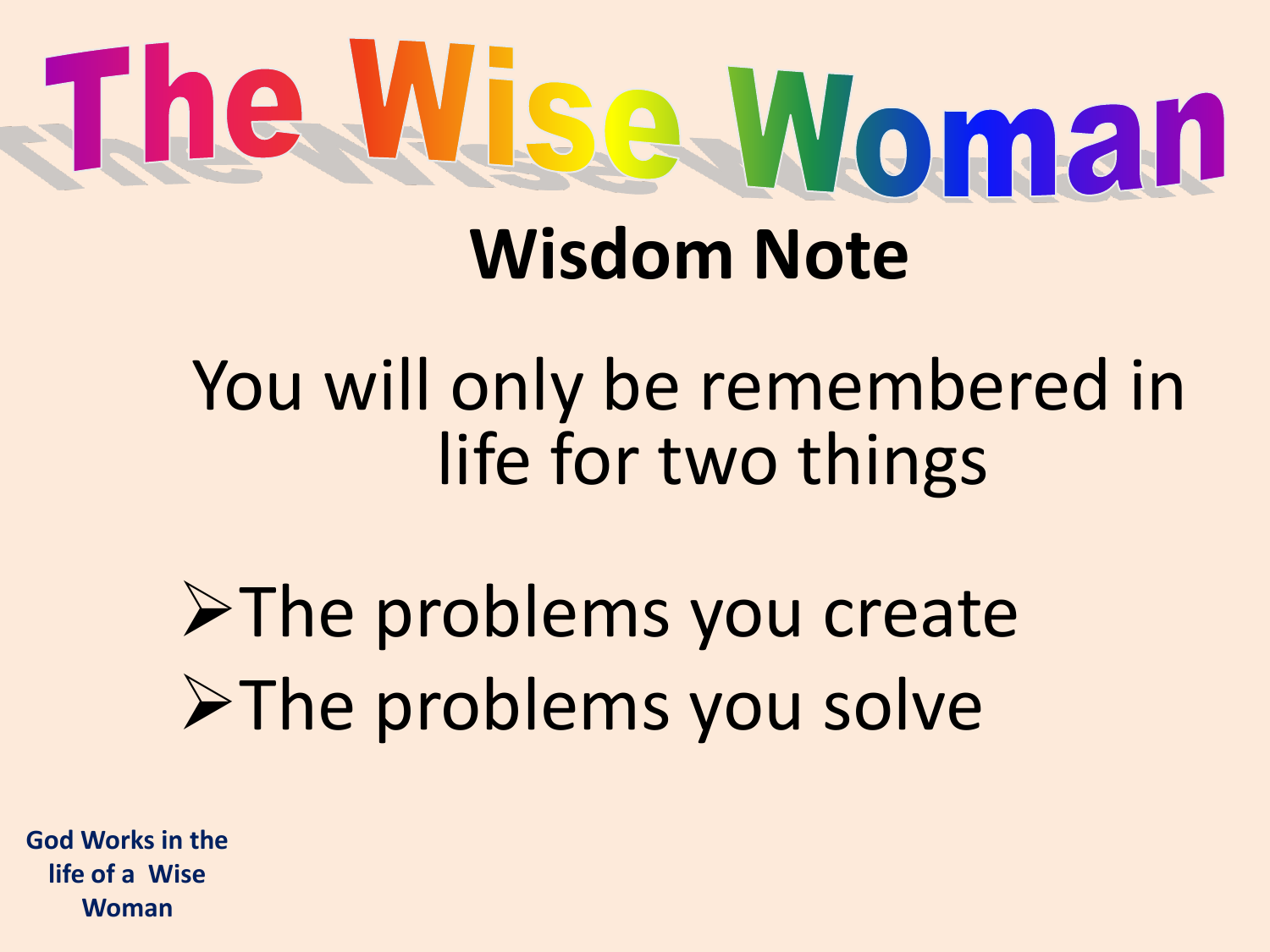# The Wise Woman **The 8 Powers of a Woman Case Studies Challenges Practical Application for today**

## **Wisdom is the Principal Thing. With all thy getting Get Wisdom**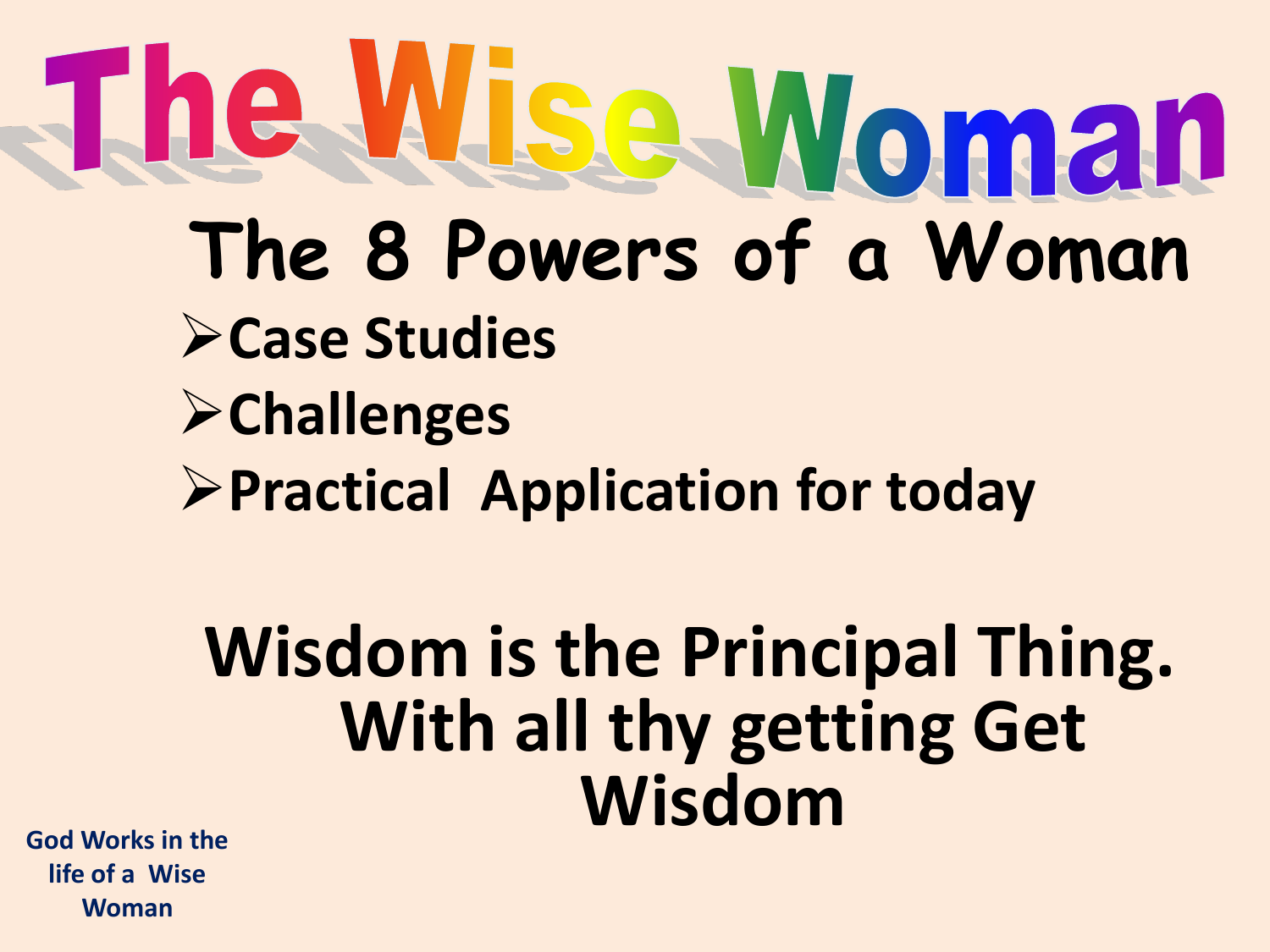# The Wise Woman

# **The 8 Powers of a Woman**

- Power of utterance
- Power of influence
- Power of Sex
- Power of Giving
- Power of intuition
- Power of Procreation & Destiny Maker
- Power to Create Wealth
- Power of Worship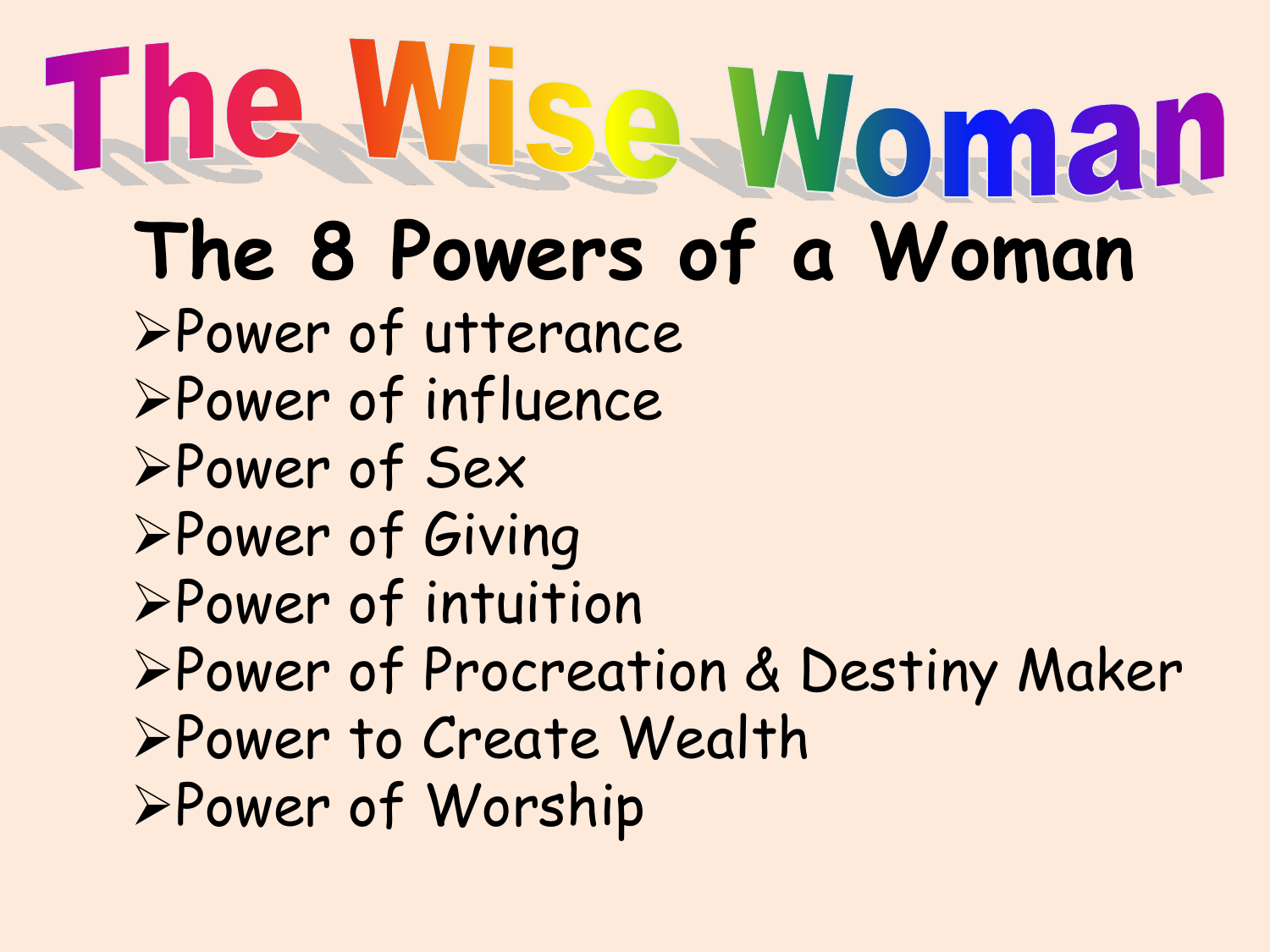

## **Power of Utterance**

**Positive – Abigail 1Sam 25**

**Negative –Jezebel 1Kings19 Herodias Mark 6**

**Wisdom Note :** Everyman has a a fool & a king within him. The one addressed is the God Works in the **CONEC SERVICE SERVICES** ONE Who responds

**life of a Wise Woman**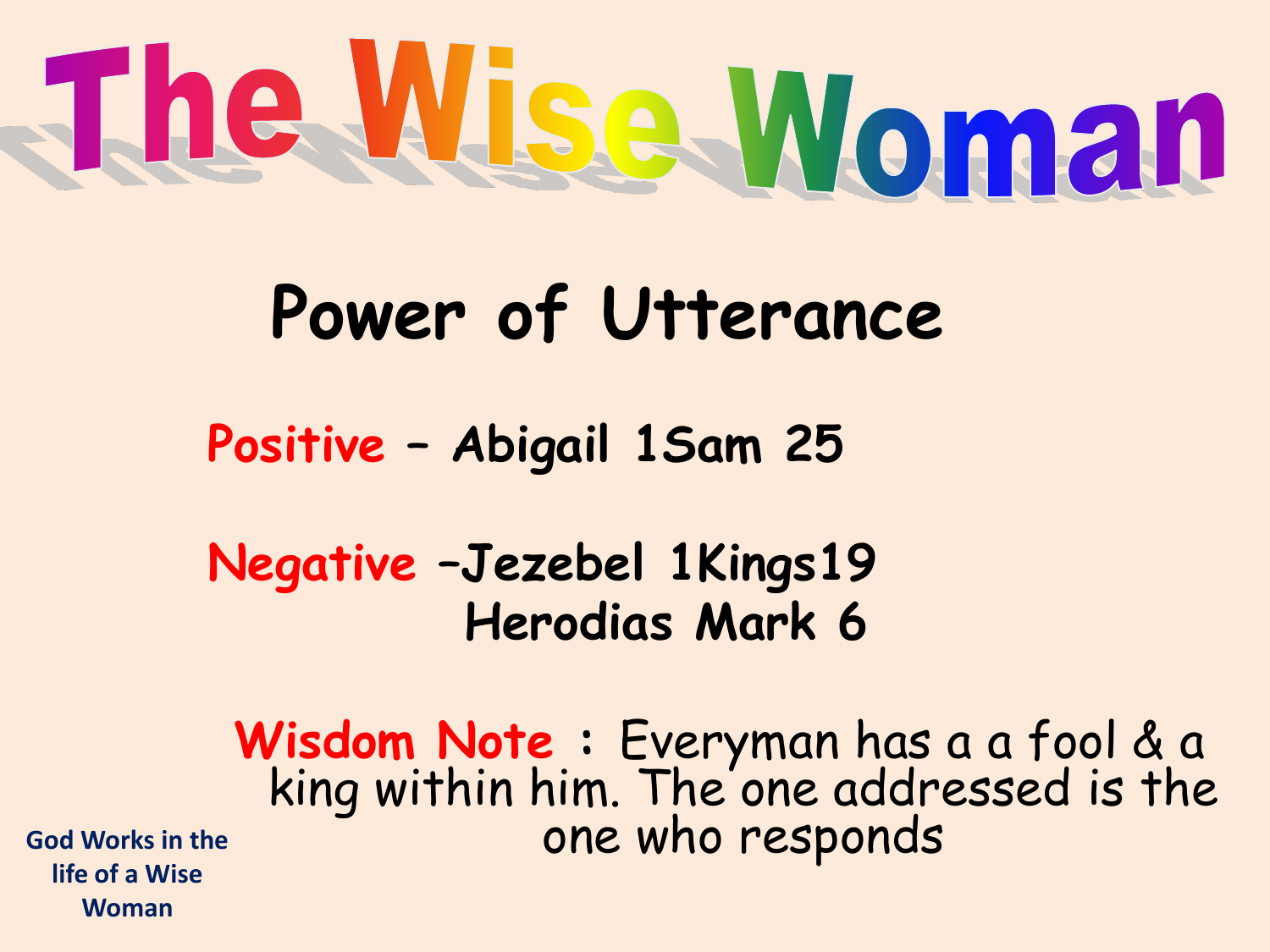# The Wise Woman

#### **Power of influence Positive – Esther Esther 4 Deborah Judges 5**

**Negative – Sarah – Gen 16 jezebel – 1kings 21:25 Wives of Solomon**

#### **Wisdom Note**

- Leadership is the ability to influence the decisions of others
- Those who resent your influence will cooperate with your downfall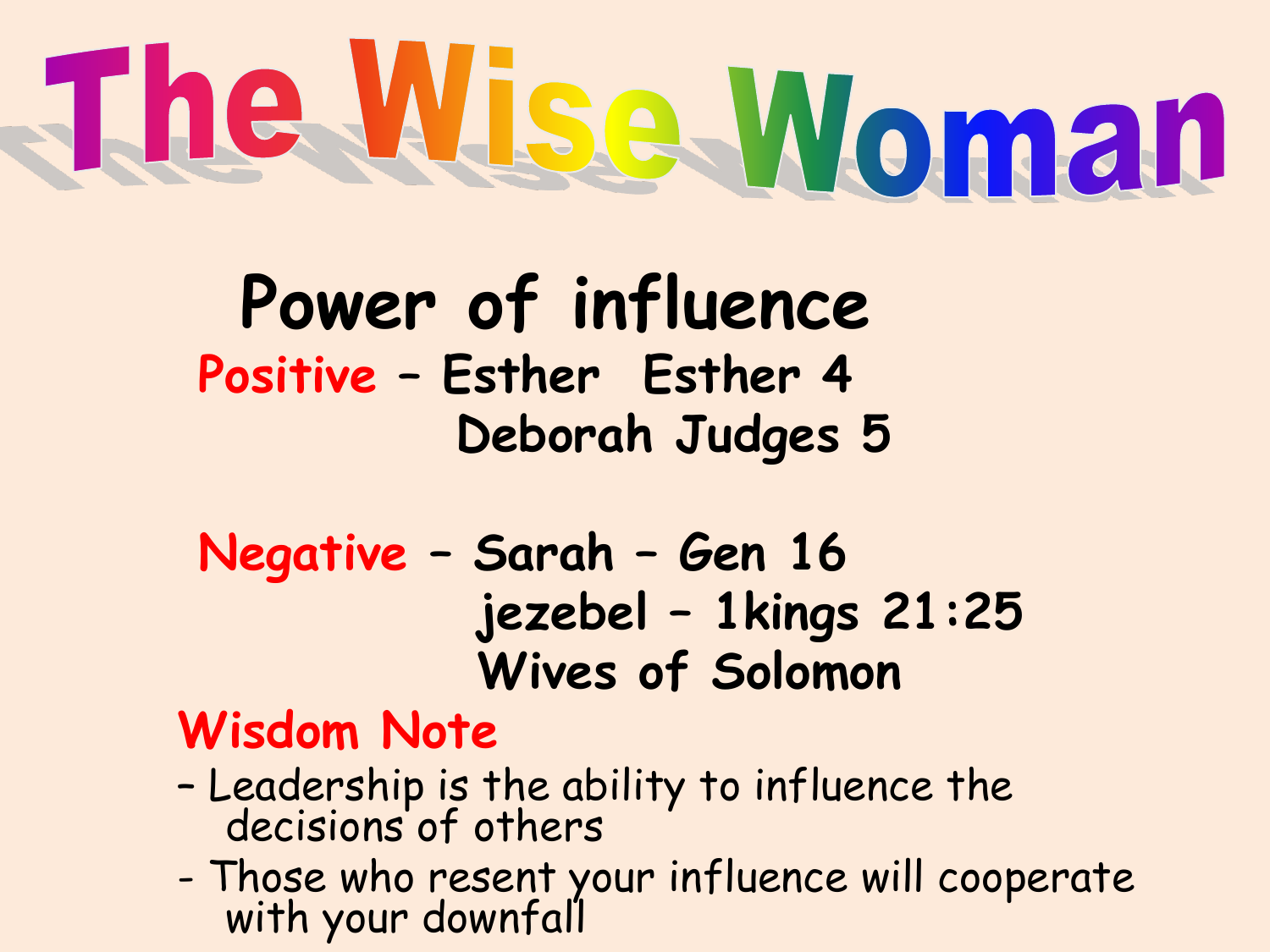

## **Power of Sex**

**Positive – Tamar Gen38**

**Negative – Delilah Judges 16:19**

#### **Wisdom Note**

- Something big today might be small tommorow
- Wisdom is revealed in how swiftly you discern a wrong person in your life and remove them or co exist by avoidance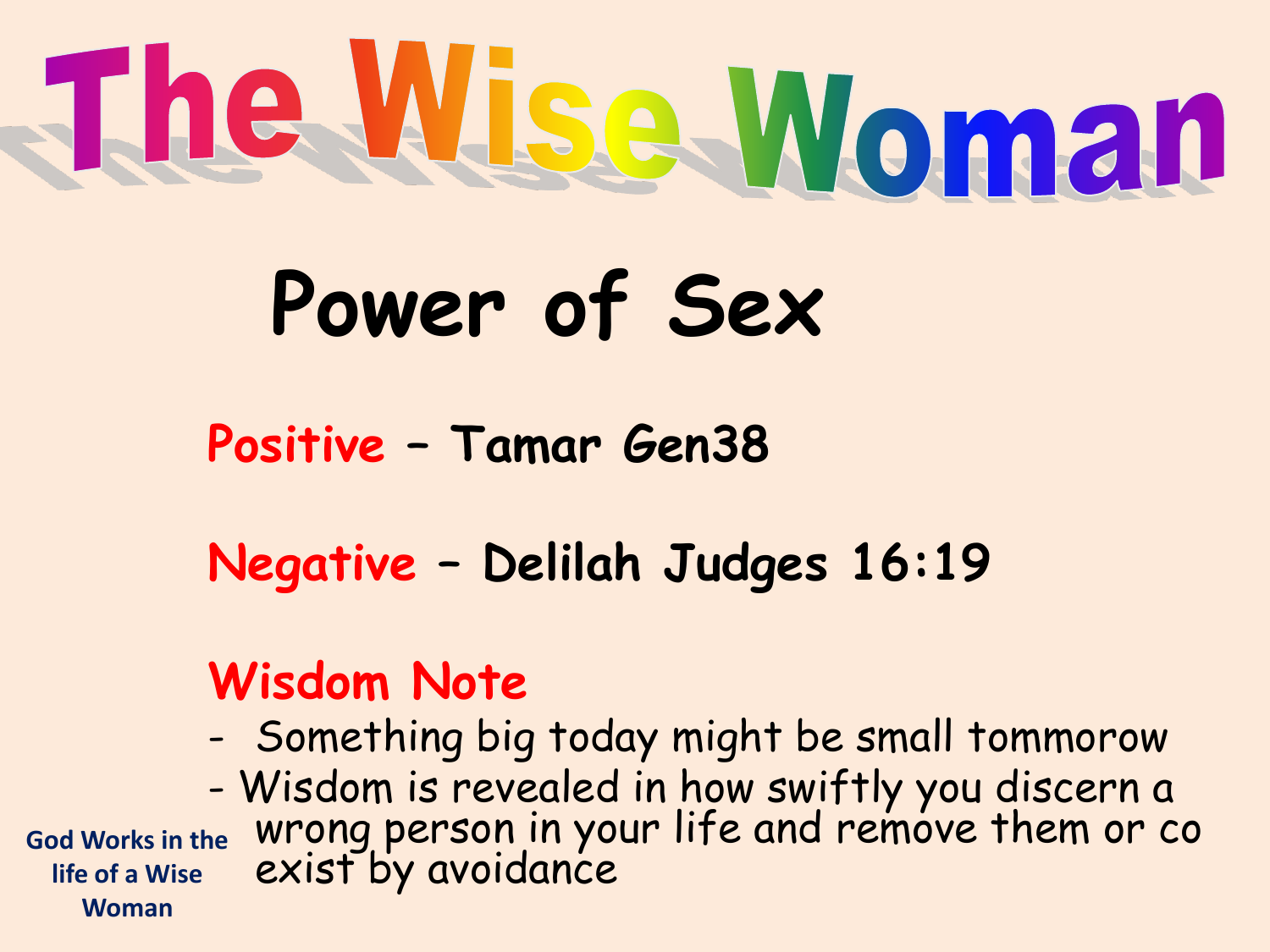# **The Wise Woman Positive –Widow of Zaraphath 1kings17:7-15 - Queen Sheba 1kings10**

 **- Rebekah ( service)**

#### **Negative – Jael Judges 5:25**

**Wisdom Note –** Give a woman Groceries she gives you food. Give a woman a house it becomes a home. Give a woman your seed she turns it to children.Give her troubles She multiplies it back to you as Trials When you release what is in your hands, God will let go of what is in his hands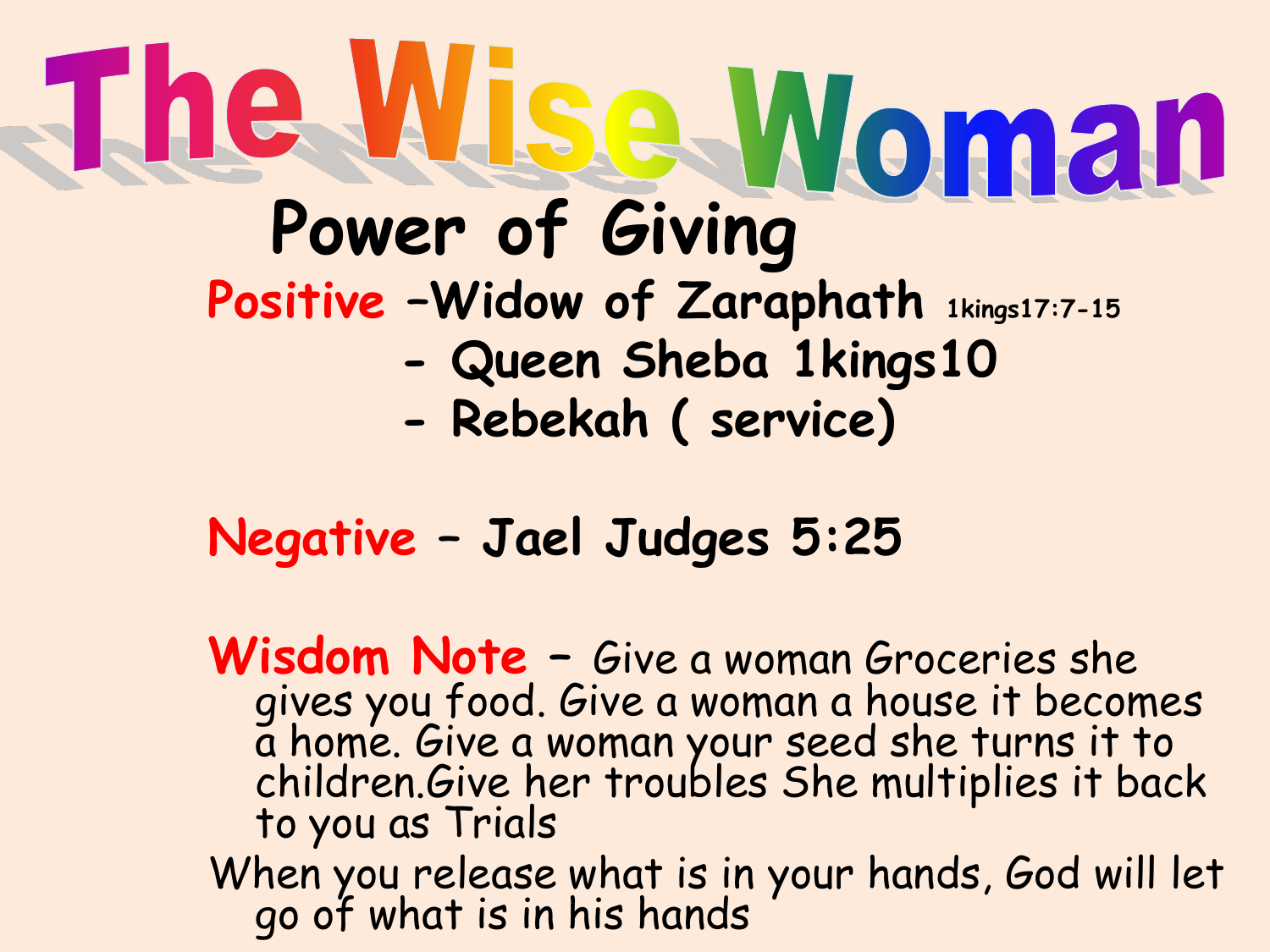# The Wise Woman **Power of intuition**

**Positive – Rahab Joshua 2 Shunamite woman – 2Kings4:9**

**Negative – Sarah Gen 16:2**

**Wisdom Note –** When you announce that you are a victim, you have announced another person as champion - When you get involved in Gods dream, He will get God Works in the **WITCH you get involved Woman**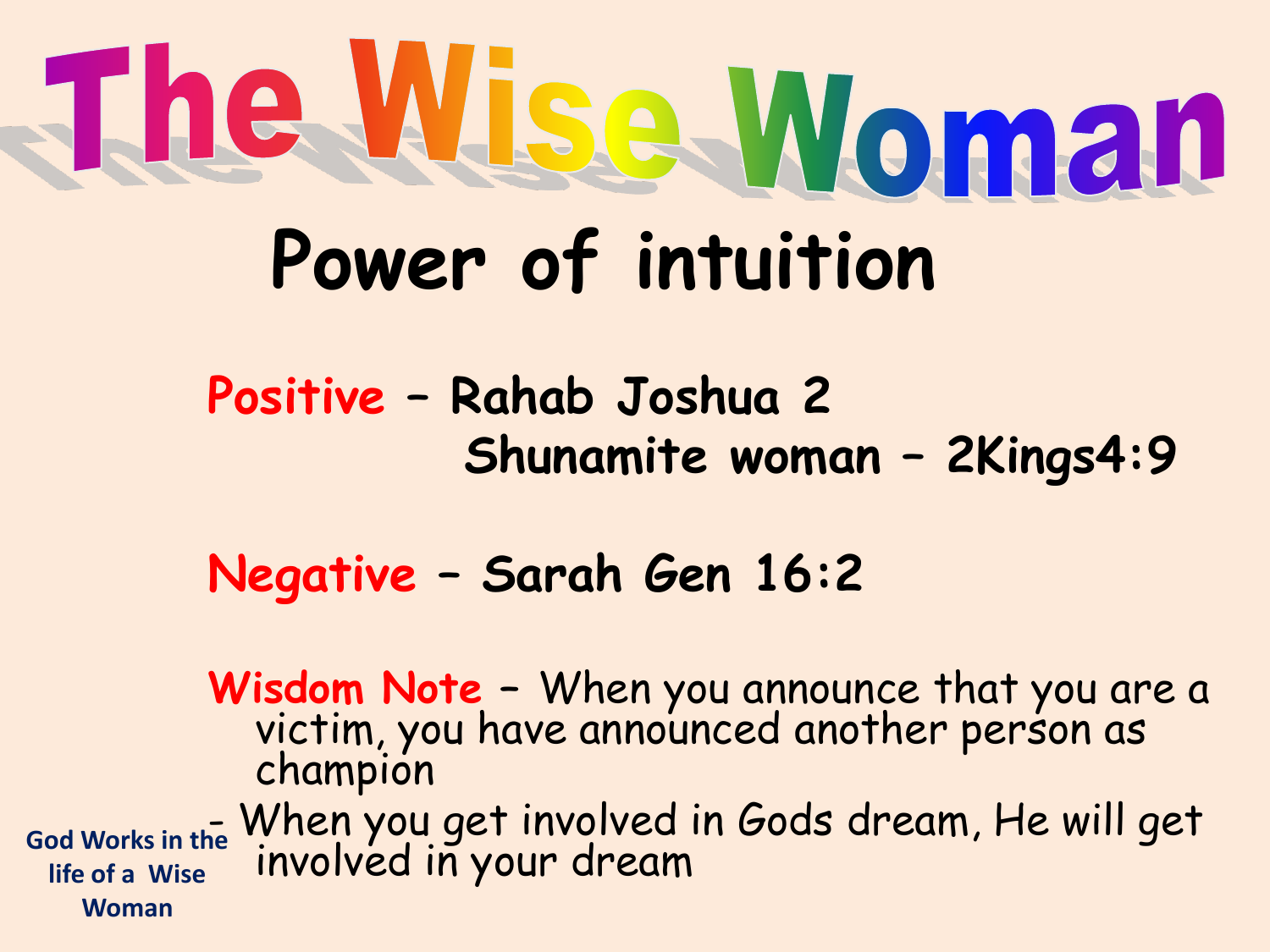# The Wise Woman

**Power of Procreation & Destiny Maker**

**Positive – Rachel (Esau & Jacob) Gen - Jochebed (miriam, Aaron, Moses) Exodus 1-2 Negative – Jezebel mother of Atahlaiah 2Kings 8-11 Herodias and daughter Mark6:24-25**

Wisdom Note - Train up a child in the way he should go and when he is old he will not depart from it - When your heart decides the destination Your mind will design the MAP to reach it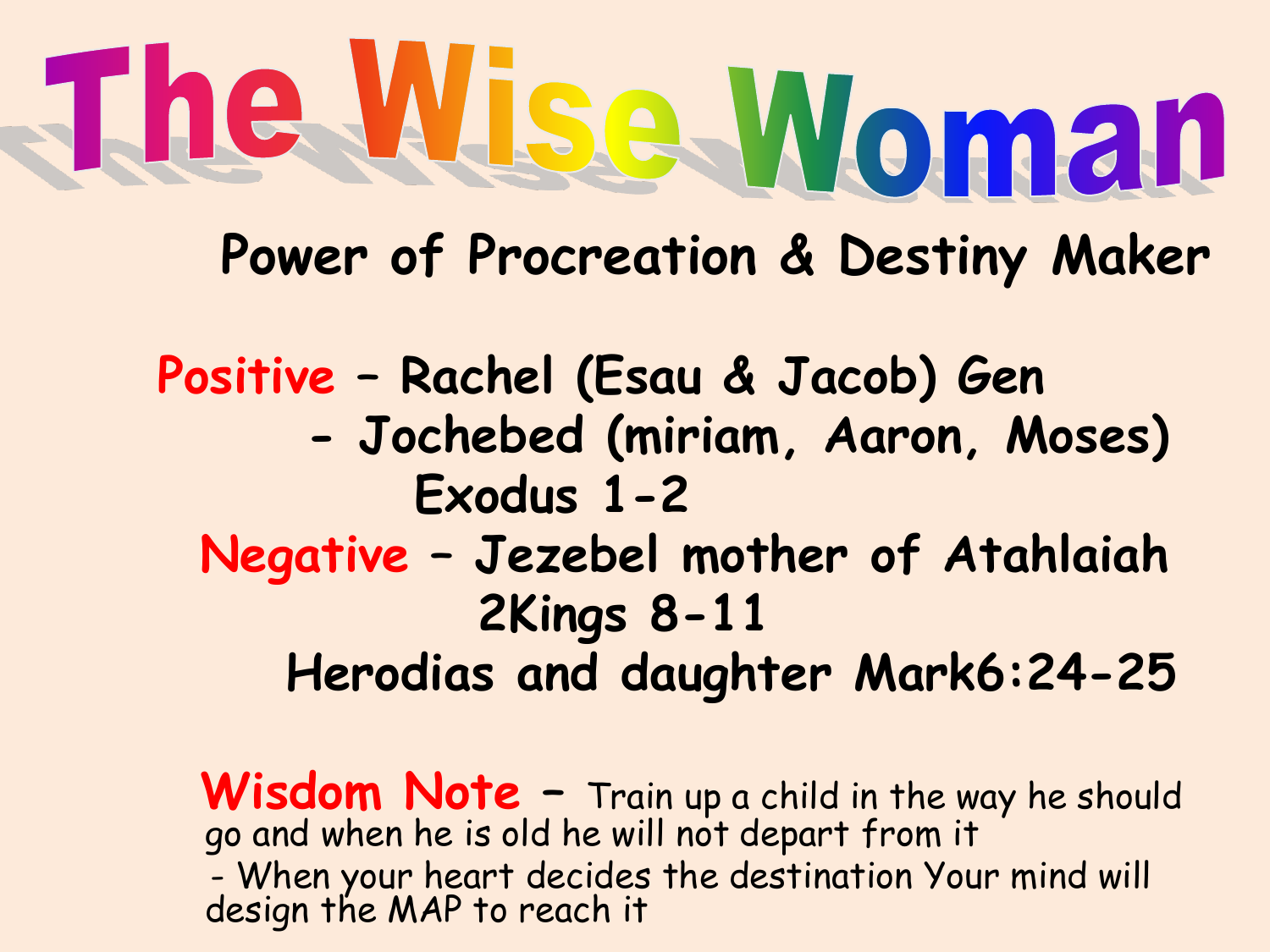# The Wise Woman **The Power To Create Wealth**

**Positive – The Shunamite Woman 2Kings 4 Proverbs 31 Woman**

**Negative – Sapphira – not knowing the purpose for the wealth creation**

**Wisdom Note :** Thou shall remember the Lord thy God for it is He that giveth you the power to create wealth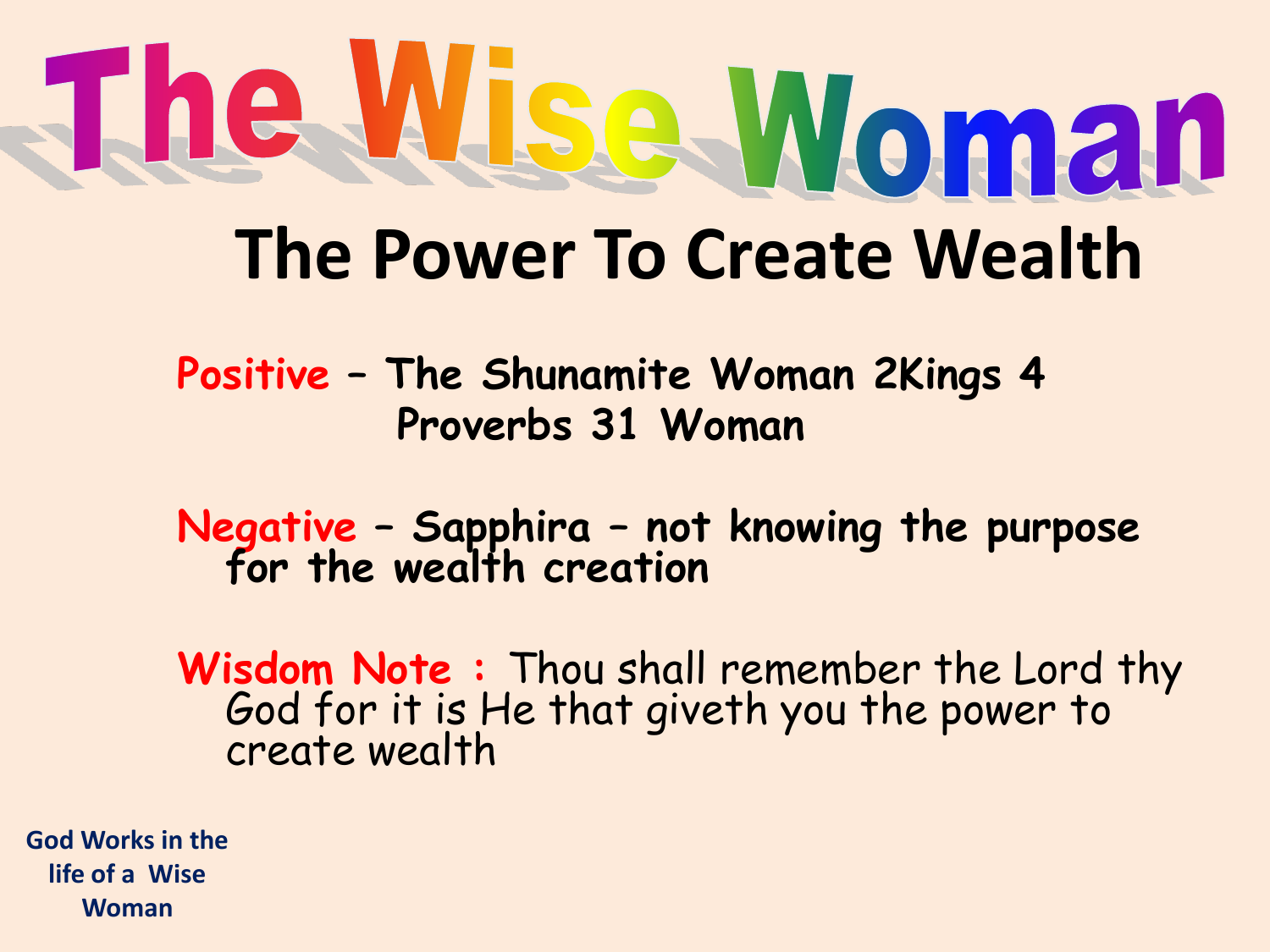# **En How To Create Wealth**

#### • **You need to Start Creating Wealth 3 AREAS – Real Estate, Paper Investments, Business**

- $\checkmark$  Initiate a savings and investment plan miracle of compound interest \$100 a month over 45yrs is £/\$ 1million. At age 40 saving £/\$5 a day ie £150 a month invested at 15% will give you £/\$ 1million
- $\checkmark$  start personal pension scheme in addition to your company pension
- $\checkmark$  Invest in stock market [www.SimpleStockMarketCourse.com](http://www.simplestockmarketcourse.com/)
- **Learn about Internet Business**  start by Build BLOGS [www.BuildMoneyBlogs.com](http://www.buildmoneyblogs.com/) [www.InternetBusinessMentor.co.uk](http://www.internetbusinessmentor.co.uk/) , [www.StartMyOwnInternetBusiness.com](http://www.startmyowninternetbusiness.com/)
- **Start a small business from home –** [www.HomeBusinessMentor.biz](http://www.homebusinessmentor.biz/)
	- Network Marketing [www.AvenuesToWealth.eu,](http://www.avenuestowealth.eu/)
	- eBay [www.PowerSellerToBe.com](http://www.powersellertobe.com/)
- **Real Estate Investment**  Work towards owning your home , then invest in buy to let [www.PropertyMillionaireCoach.co.uk](http://www.propertymillionairecoach.co.uk/)
- **Become an Expert in a field** so you develop a business as a speaker, coach, Author and market products online in this area etc and the fastest way of becoming an expert is to train as a lifecoach this broadens your scope. [www.CertifiedLifeCoachTraining.com](http://www.certifiedlifecoachtraining.com/)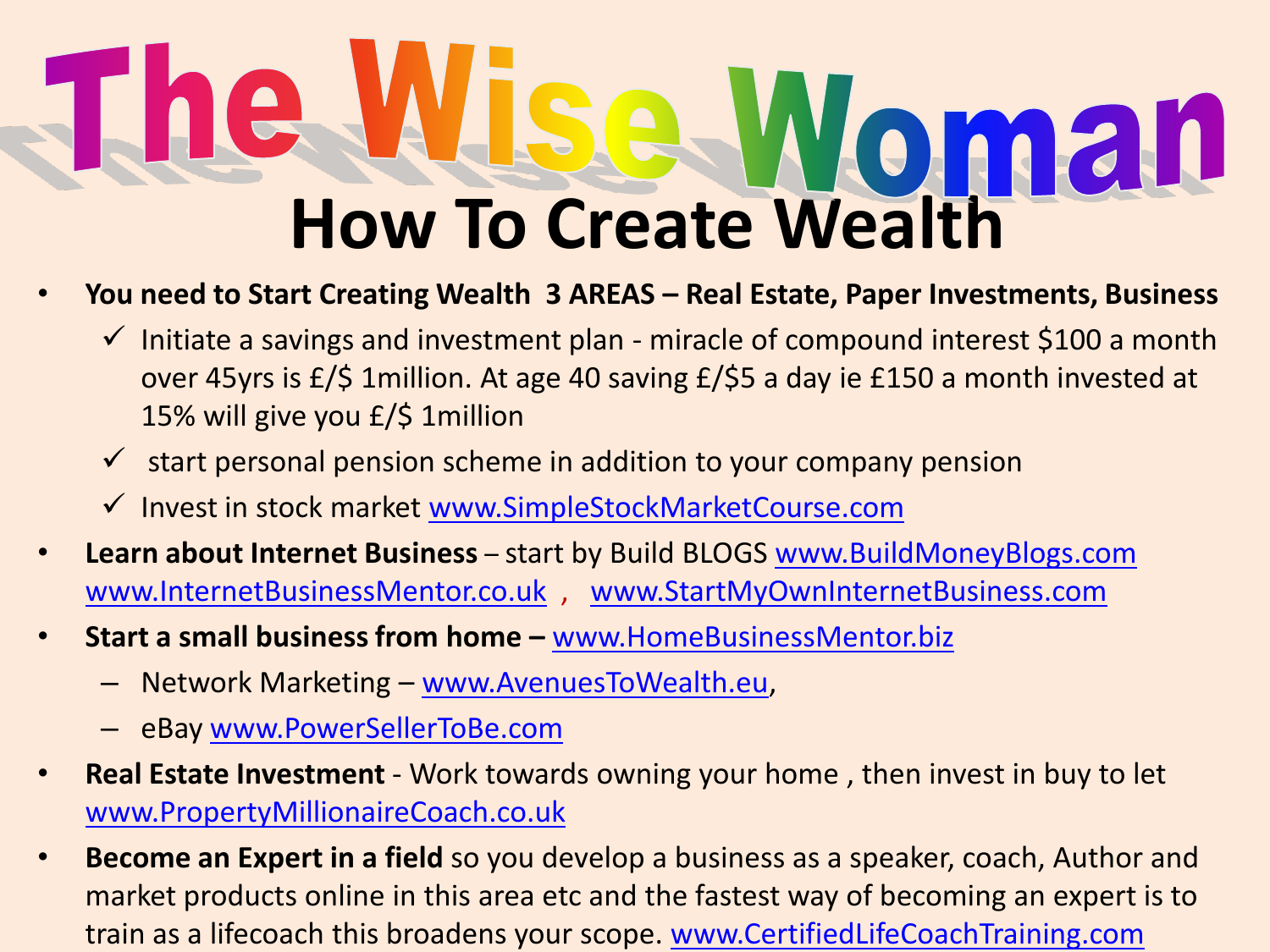# The Wise Woman **Power of Worship**

**Positive – Miriam the Prophetess Exodus 15:20-21 Mary Magdalene breaking Alabaster box Mark 14 :3-9 Negative – jezebel & Baal worship 1Kings 16& 18**

**Wisdom Note –** One hour in the presence of God will unlock Favor & Grace making you function without struggle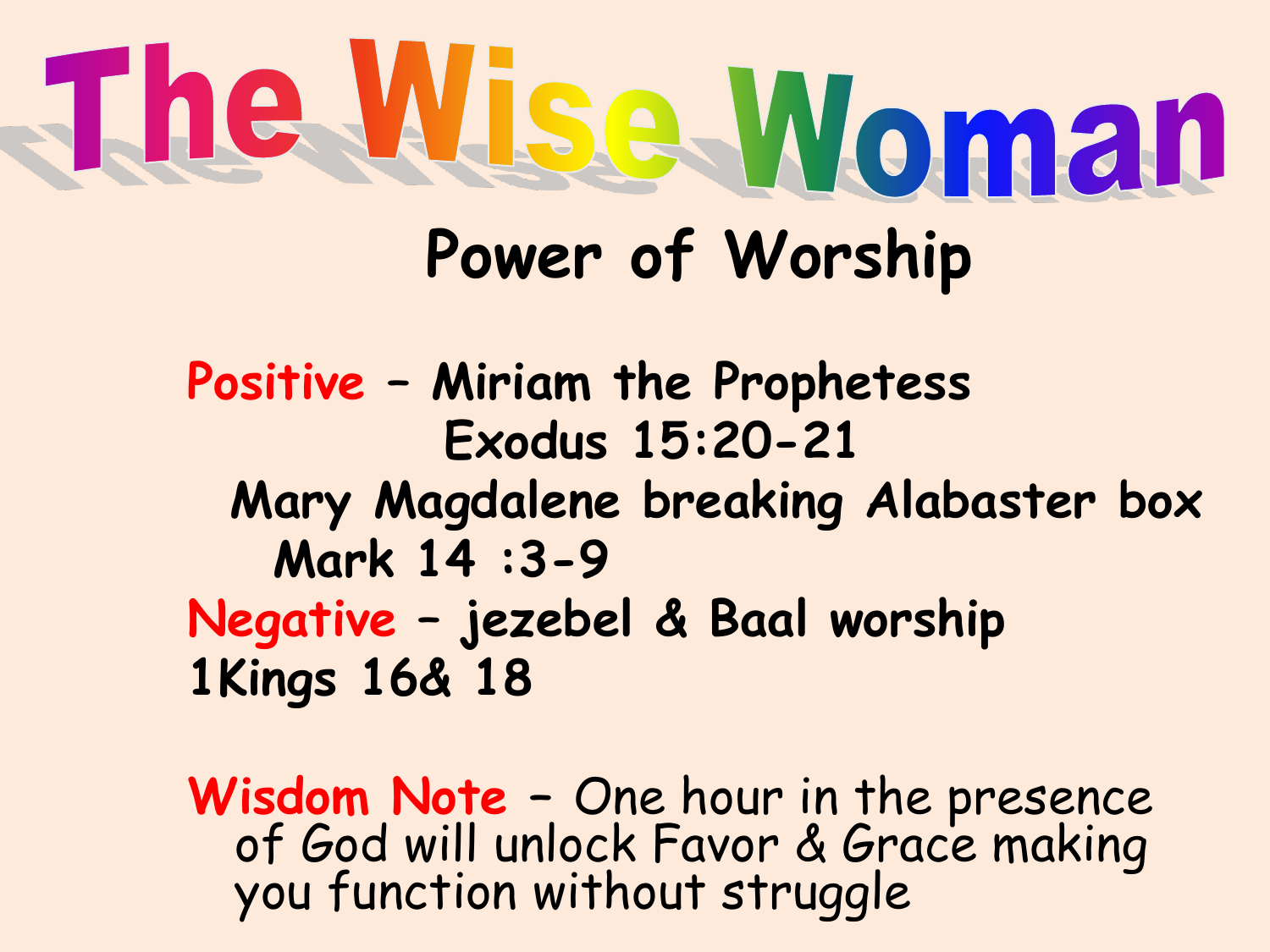# **Recommended Sites**

#### **Free eCourses**

Home Business - [www.HomeBusiness.biz](http://www.homebusiness.biz/)

eBay – [www.BecomePowerseller.co.uk](http://www.becomepowerseller.co.uk/)

Internet Business – [www.StartMyOwnInternetBusiness.com](http://www.startmyowninternetbusiness.com/)

Public Speaking – [www.becomeMotivationalSpeaker.co.uk](http://www.becomemotivationalspeaker.co.uk/)

Retirement – [www.RetireRichRetireHappy.co.uk](http://www.retirerichretirehappy.co.uk/)

Network marketing – [www.AvenuesToWealth.eu](http://www.avenuestowealth.eu/)

**Recommended Training / Coaching** Become An Expert in a Niche and Conquer it [www.TheExpertInMe.com](http://www.theexpertinme.com/)

Home Business Coaching [www.HomeBusinessMentor.biz](http://www.homebusinessmentor.biz/)

make Money while Learning how to build multiple business's on the internet [www.MakeMoneyWhileLearning.com](http://www.makemoneywhilelearning.com/)

Create monthly Lifetime Income [www.MonthlyLifetimeIncome.com](http://www.monthlylifetimeincome.com/)

Invest in stock market [www.SimpleStockMarketCourse.com](http://www.simplestockmarketcourse.com/)

Internet business Mentoring [www.InternetBusinessMentor.co.uk](http://www.internetbusinessmentor.co.uk/)